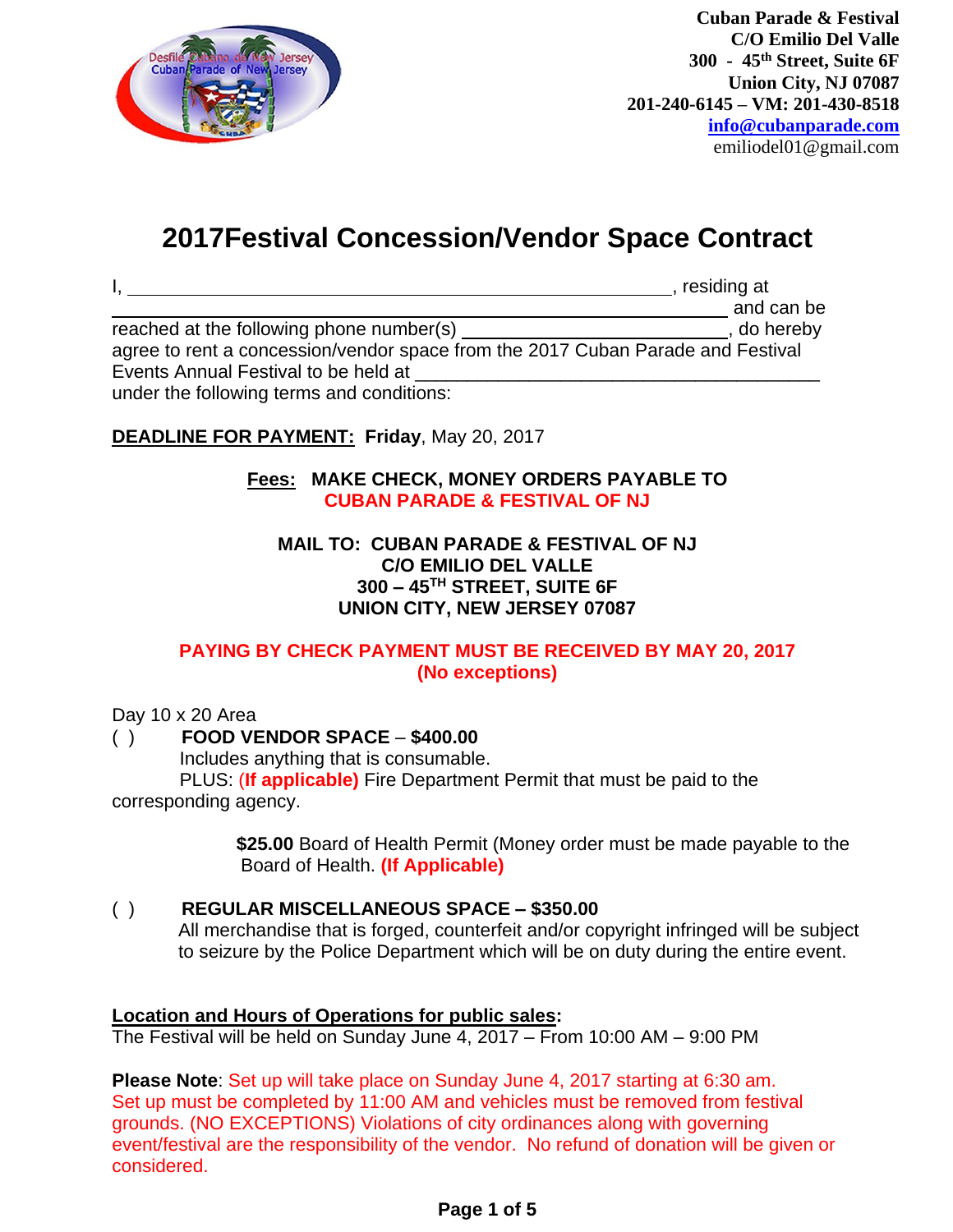# **2017 Festival Concession/Vendor Space Contract**

The undersigned vendor agrees to:

- 1. Pay all fees in advance. Vendor must report to sign-in table before set up. Vendor must report to Festival Coordinators, before setting up or displaying items for sale.
- 2. Locate the stand only at the direction and discretion of the Vendor and Festival Coordinators. Any vendor using more than 10 x 20 space is required to pay for an additional space.
- 3. Release the Cuban Parade & Festival Events, and committee members from any and all damages that may occur to persons and/or property. Participation by vendor is at their own risk.
- 4. Not offer for sale, trade, or purchase any type of firearms, ammunition, fireworks, explosives, controlled substances, photography, alcohol, or any other prohibited, controlled, illegal or offensive item(s) on the premises. No glass bottles or items are permitted. Possession of any of the above items may result in eviction of the premises and forfeiture of fees and deposit and/or incarceration.
- 5. Bring own stand, side tables, chairs and lighting systems. The size of the stand will be 10 feet by 20 feet squared. Vendors will be permitted to begin decorating their respective space starting at 6:30 AM on Sunday June 4, 2017. All vehicles must be removed from the Festival side parked off premises. Each vendor will receive an identification number to display in their space and vehicle.
- 6. Provide their own means of illuminating their space with an industrial grade system such as portable generator or battery operated system. Use of candles or fire-operated illumination devise is strictly prohibited.
- 7. Be responsible for paying, at their expense, the required Food Permit fees necessary from the appropriate agencies to sell food at the Festival. This fee is apart and separate from the Concession Fee for space noted on page 1.
- 8. **Follow the Health Code for the handling, preparation and selling of prepared food for public consumption, including and ensuring that all hot and cold foods are maintained at the proper temperature with food thermometers inserted to regulate temperature. All equipment used must be commercial grade.**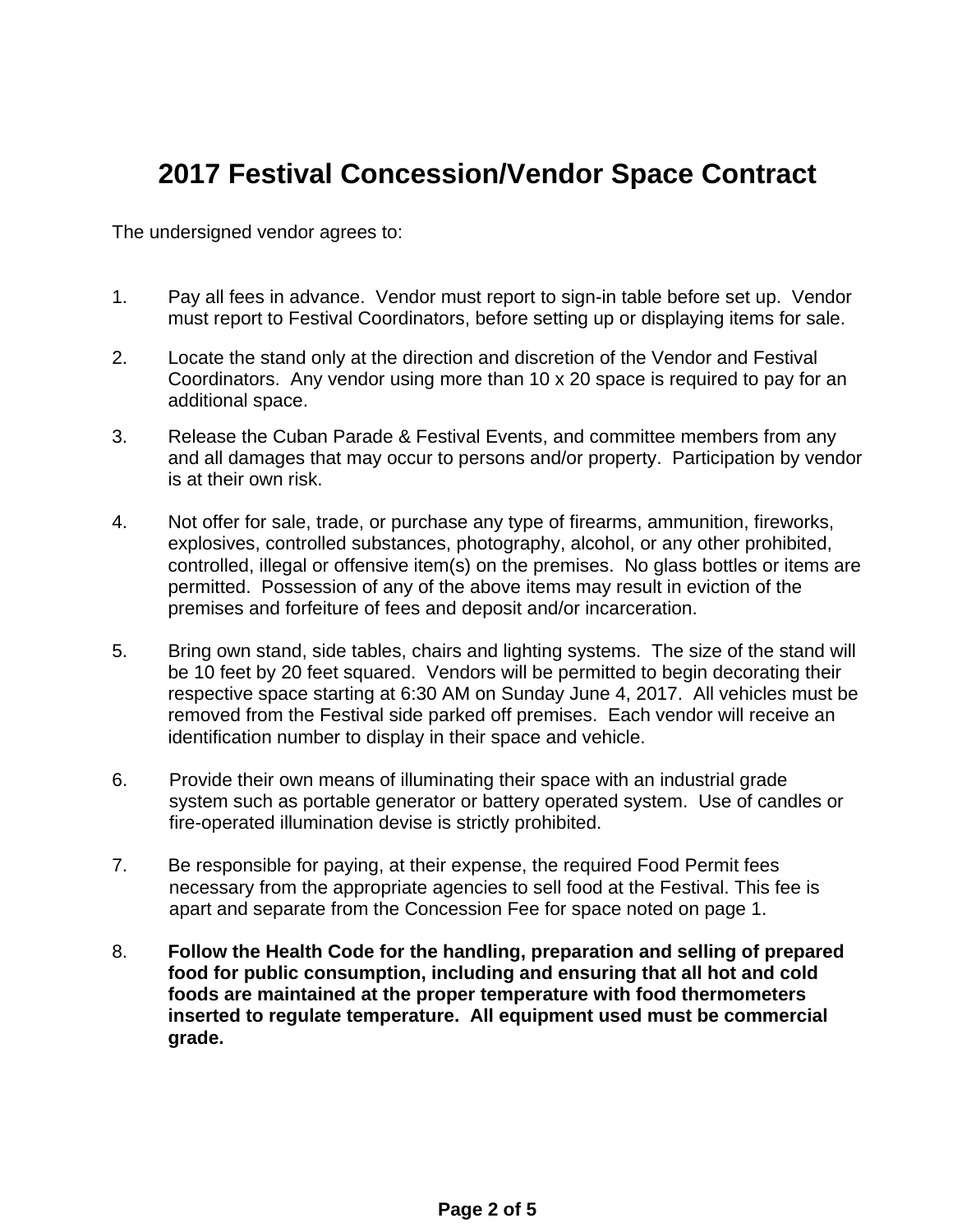- 9. Have a working fire extinguisher in their space that is appropriate for grease and related cooking accidents. The Fire Department strictly regulated this process and they should be contacted for further clarification.
- 10. Maintain their tables, tents and immediate areas surrounding their tables and tents clean and free of all garbage at all times, especially before leaving for the night. Garbage is to be put in heavy duty trash bags and kept away from the public areas. Garbage bags and receptacles will be provided. The garbage must be removed nightly or as necessary.
- 11. **DO NOT discard oil or grease at the festival site or in garbage bags/receptacles. Each vendor must have their own receptacle to remove same at the end of festival activities. The Fire Department will issue fines or immediately remove you from the premises if you do not adhere to this regulation.**
- 12. Use of space other than the one assigned, i.e. extending the area designated, is strictly prohibited. Vendor space cannot be used by more than one vendor.
- 13. Be responsible for the safe keeping of its goods and products.
- 14. All vendors are responsible for the actions of their employees/helpers.
- 15. **No vendor, employee(s)/helper(s) shall engage in illegal gambling or games of chance** in or around their vendor space, in or around the festival area.
- 16. **Vendors are not allowed to sell or serve any alcoholic beverage of any kind.** If you are caught soliciting or selling alcoholic beverages of any kind, your removal and confiscation of the alcoholic beverages by the Police.
- 17. **No silly string allowed. If you are caught selling or distributing this item, you will be removed from the festival by the Police and forfeit your entire fee.**
- 18. Have space cleaned and cleared by Sunday evening, June 4, 2017 by 10:00 PM. Festival shut down will be at 8:00 PM. All garbage bags must be closed and properly removed from area as directed by the Vendor Coordinator.
- 19. Each Vendor will have adequate public liability insurance coverage and include the Cuban Parade & Festival Events as an additional insured.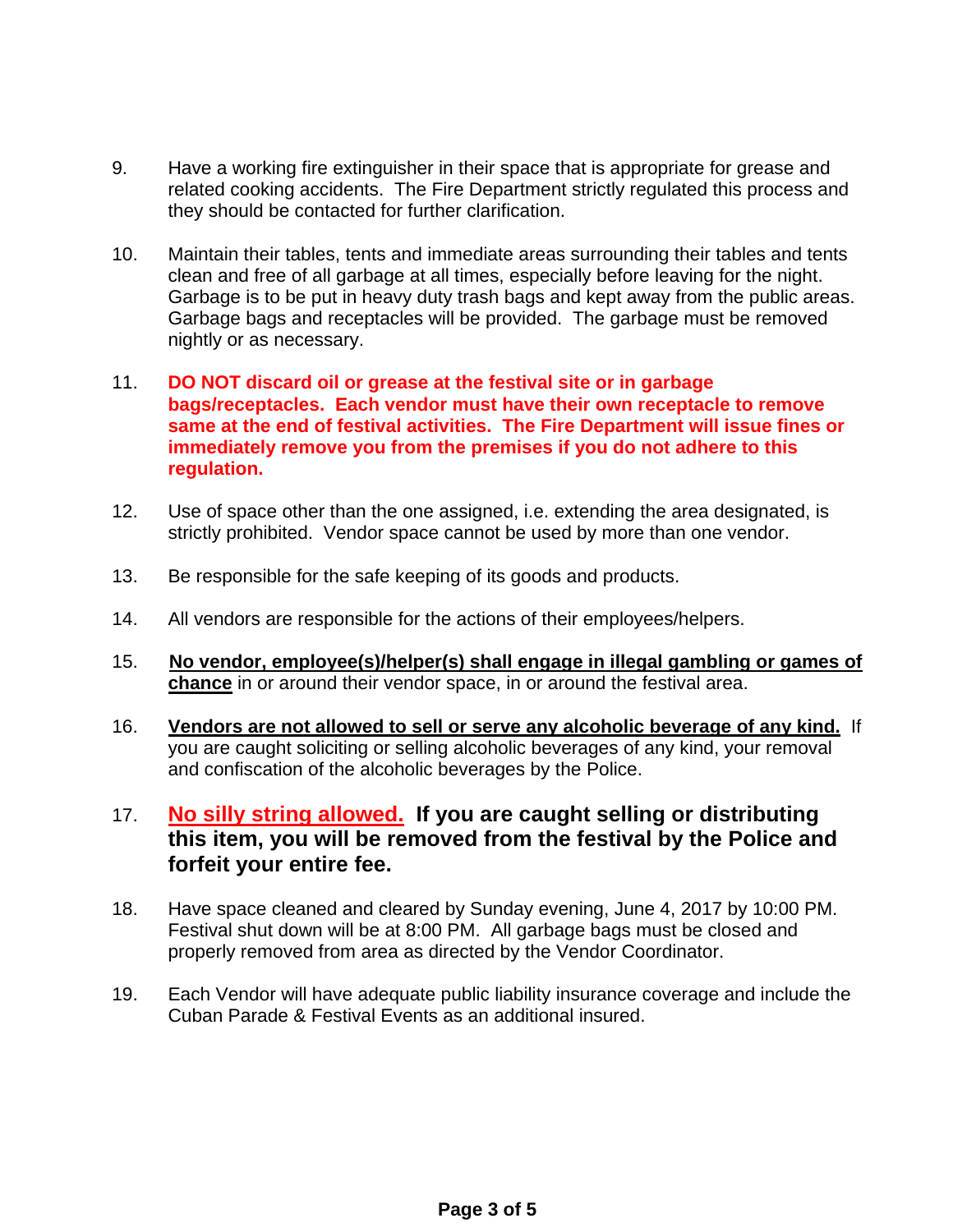## **2017 Festival Concession/Vendor Space Contract**

**For further information call.**

**Emilio Del Valle CEO, Cuban Parade & Festival Events 201-240-6145 or VM: 201-430-8518 Email: [emiliodel01@gmail.com](mailto:emiliodel01@gmail.com)**

**Sergio Gatria Co-Founder Eugenio Vazquez, Co-Founder William Hernandez, Executive Director Albert Diaz, Festival Coordinator**

### **ACCEPTED AND AGREED:**

Please Print: \_\_\_\_\_\_\_\_\_\_

Vendor Name

Vendor Signature

| Date: |
|-------|
|-------|

\_\_\_\_\_\_\_\_\_\_\_\_\_\_\_\_\_\_\_\_\_\_\_\_\_\_\_\_\_\_\_\_\_\_\_